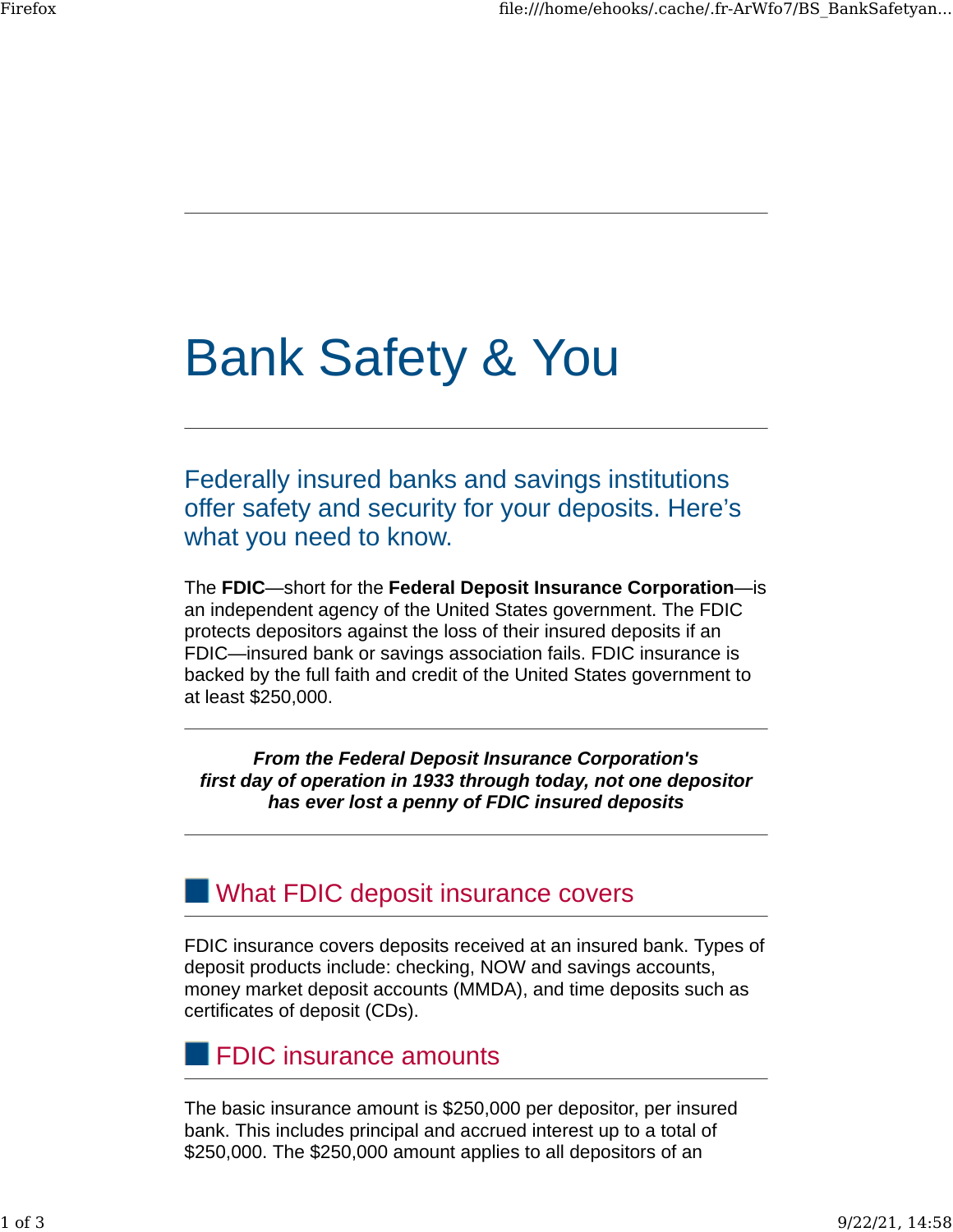insured bank.

- Deposits in one insured bank are insured separately from deposits in another insured bank.
- Deposits maintained in different categories of legal ownership at the same bank can be separately insured. Therefore, it is possible to have deposits of more than \$250,000 at one insured bank and still be fully insured.

## **No pays for FDIC insurance**

The FDIC is funded not with taxpayer money but with deposit insurance premiums imposed on banks. Though the FDIC has the authority to borrow from the Treasury Department to meet its obligations, it has never done so to cover losses.



#### **FDIC-Insured**

- Checking Accounts, including money market deposit accounts
- Savings Accounts including passbook accounts
- Certificates of Deposit
- Certain Retirement Accounts

#### **Not FDIC-Insured**

- Investments in mutual funds (stock, bond or money market mutual funds) whether purchased from a bank, brokerage or dealer
- Annuities (underwritten by insurance companies but sold at some banks)
- Stocks, bonds, Treasury securities or other investment products, whether purchased through a bank or a broker/dealer.
- Contents of a safe deposit box

## **How to know if a bank is FDIC insured**

Insured banks must display an official sign at each teller window or